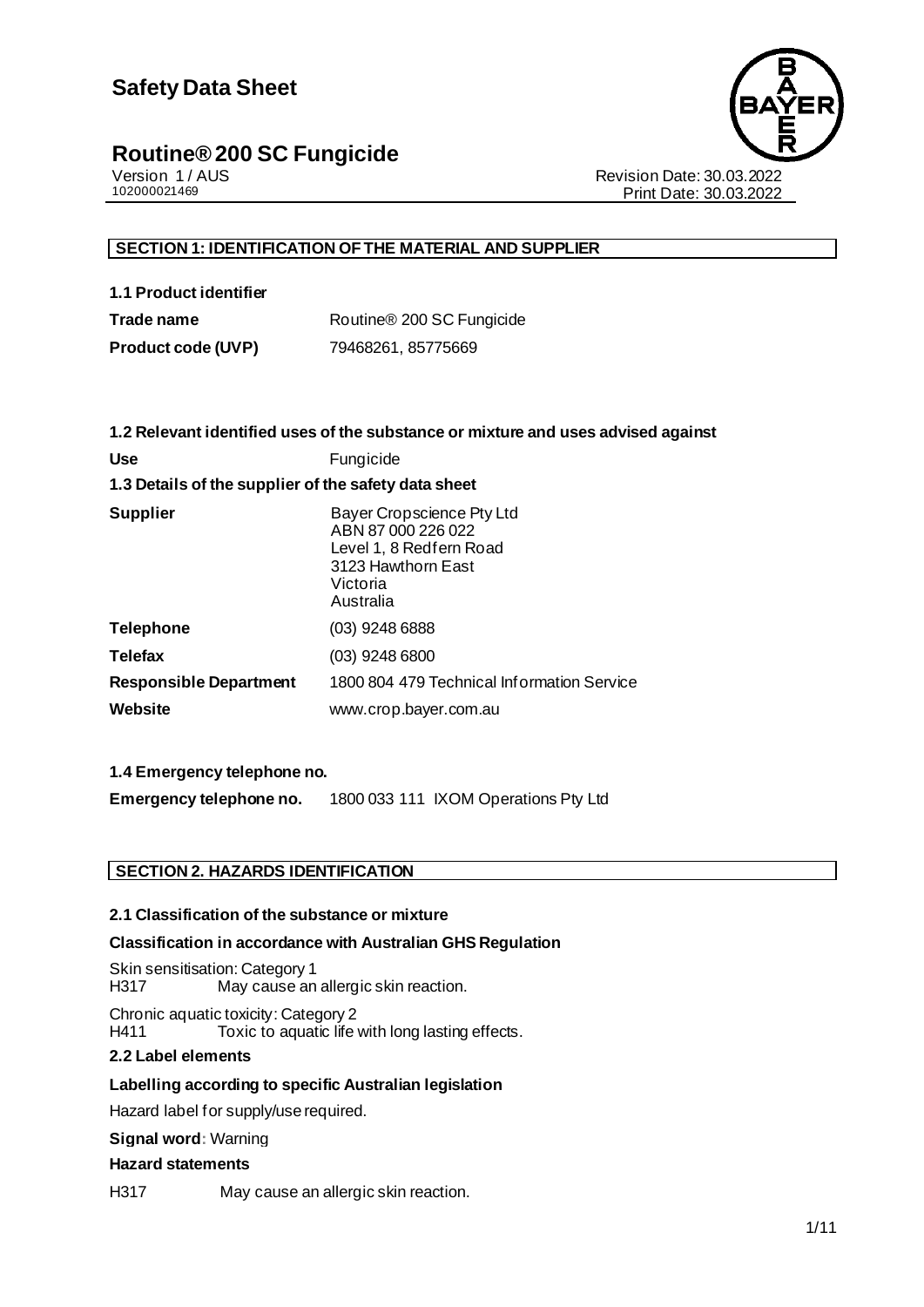

Version 1 / AUS<br>102000021469<br>Print Date: 30.03.2022<br>Print Date: 30.03.2022 Print Date: 30.03.2022

#### **Precautionary statements**

| P <sub>261</sub><br>P <sub>280</sub><br>$P302 + P352$<br>$P332 + P313$<br>P363 | Avoid breathing dust/fume/gas/mist/vapours/spray.<br>Wear protective gloves/protective clothing/eye protection/face protection.<br>IF ON SKIN: Wash with plenty of water.<br>If skin irritation occurs: Get medical advice/attention.<br>Wash contaminated clothing before reuse. |
|--------------------------------------------------------------------------------|-----------------------------------------------------------------------------------------------------------------------------------------------------------------------------------------------------------------------------------------------------------------------------------|
|                                                                                |                                                                                                                                                                                                                                                                                   |
| P <sub>501</sub>                                                               | Dispose of contents/container in accordance with local regulation.                                                                                                                                                                                                                |

#### **2.3 Other hazards**

No additional hazards known beside those mentioned.

#### **SECTION 3. COMPOSITION/INFORMATION ON INGREDIENTS**

#### **Chemical nature**

ISOTIANIL SC 200 g/l

Suspension concentrate (=flowable concentrate)(SC), Flowable concentrate for seed treatment (FS)

| Chemical name                                | CAS-No.     | Concentration [%]       |
|----------------------------------------------|-------------|-------------------------|
| <b>Isotianil</b>                             | 224049-04-1 | 18.35                   |
| 1,2-Propanediol                              | 57-55-6     | $\ge$ = 1.00 - <= 10.00 |
| 1,2-Benzisothiazol-3(2H)-one                 | 2634-33-5   | $>= 0.005 - \le 0.05$   |
| reaction mass of 5-chloro-2- methyl-2H-      | 55965-84-9  | $>= 0.0002 - \le 0.002$ |
| isothiazol-3-one and 2-methyl-2H-isothiazol- |             |                         |
| $3 -$ one $(3:1)$                            |             |                         |
| Other ingredients (non-hazardous) to 100%    |             |                         |

#### **SECTION 4. FIRST AID MEASURES**

**If poisoning occurs, immediately contact a doctor or Poisons Information Centre (telephone 13 11 26), and follow the advice given. Show this Safety Data Sheet to the doctor.**

#### **4.1 Description of first aid measures**

| <b>General advice</b> | Move out of dangerous area. Remove contaminated clothing<br>immediately and dispose of safely. Place and transport victim in stable<br>position (lying sideways).                                                                                     |
|-----------------------|-------------------------------------------------------------------------------------------------------------------------------------------------------------------------------------------------------------------------------------------------------|
| <b>Inhalation</b>     | Move to fresh air. Keep patient warm and at rest. Call a physician or<br>poison control center immediately.                                                                                                                                           |
| <b>Skin contact</b>   | Wash off thoroughly with plenty of soap and water, if available with<br>polyethyleneglycol 400, subsequently rinse with water. If symptoms<br>persist, call a physician.                                                                              |
| Eye contact           | Rinse immediately with plenty of water, also under the eyelids, for at<br>least 15 minutes. Remove contact lenses, if present, after the first 5<br>minutes, then continue rinsing eye. Get medical attention if irritation<br>develops and persists. |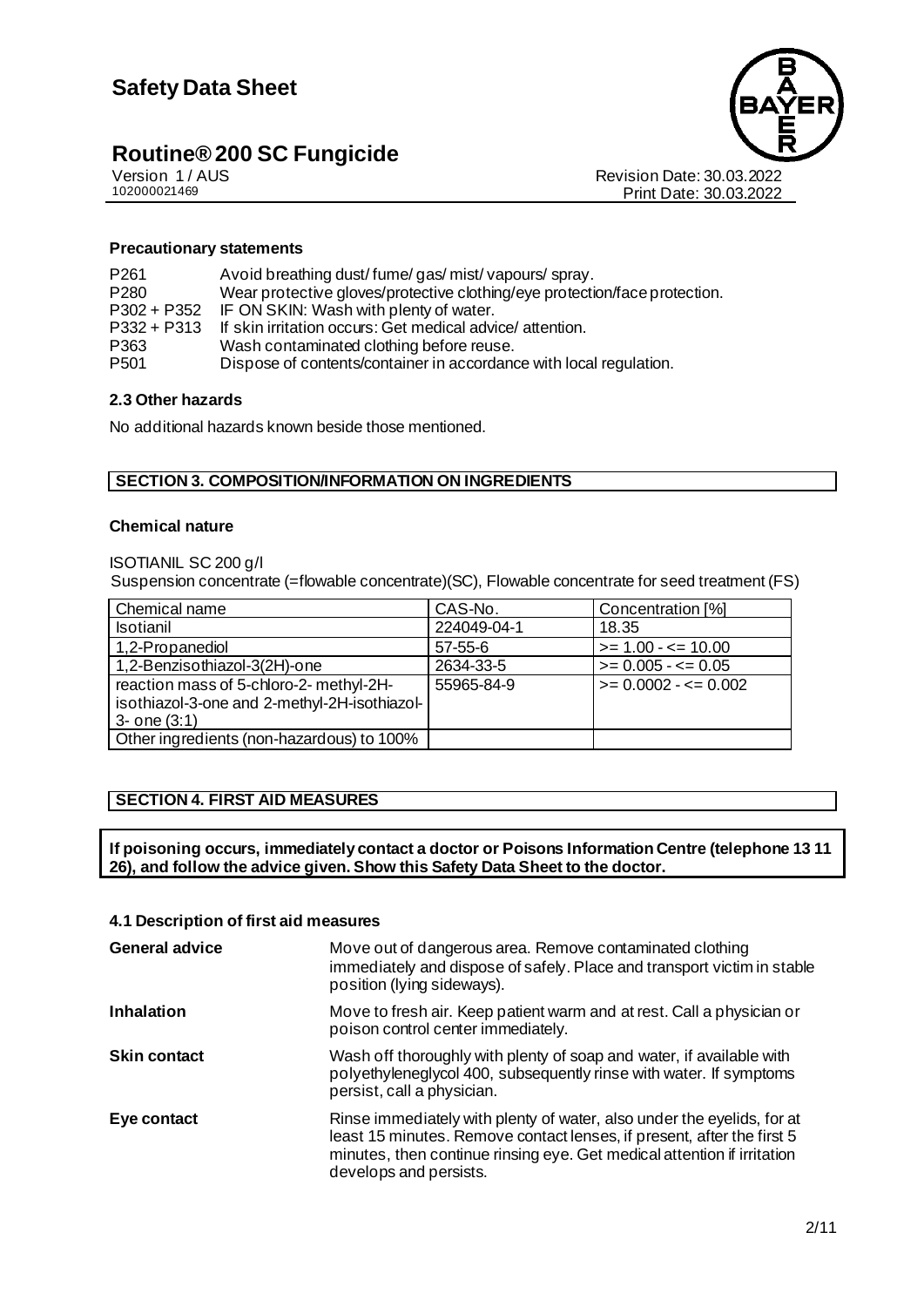#### **Routine® 200 SC Fungicide the system of the system of**  $\sim$



Version 1 / AUS Revision Date: 30.03.2022 102000021469 Print Date: 30.03.2022

| Ingestion        | Rinse mouth. Do NOT induce vomiting. Call a physician or poison<br>control center immediately.                                                                                                                                                                                    |  |
|------------------|-----------------------------------------------------------------------------------------------------------------------------------------------------------------------------------------------------------------------------------------------------------------------------------|--|
|                  | 4.2 Most important symptoms and effects, both acute and delayed                                                                                                                                                                                                                   |  |
| <b>Symptoms</b>  | No symptoms known or expected.                                                                                                                                                                                                                                                    |  |
|                  | 4.3 Indication of any immediate medical attention and special treatment needed                                                                                                                                                                                                    |  |
| <b>Treatment</b> | Treat symptomatically. In case of ingestion gastric lavage should be<br>considered in cases of significant ingestions only within the first 2<br>hours. However, the application of activated charcoal and sodium<br>sulphate is always advisable. There is no specific antidote. |  |

#### **SECTION 5. FIRE FIGHTING MEASURES**

| 5.1 Extinguishing media                                         |                                                                                                                                         |
|-----------------------------------------------------------------|-----------------------------------------------------------------------------------------------------------------------------------------|
| <b>Suitable</b>                                                 | Water spray, Carbon dioxide (CO2), Foam, Sand                                                                                           |
| Unsuitable                                                      | High volume water jet                                                                                                                   |
| 5.2 Special hazards arising<br>from the substance or<br>mixture | In the event of fire the following may be released: Hydrogen cyanide<br>(hydrocyanic acid), Carbon monoxide (CO), Nitrogen oxides (NOx) |
| 5.3 Advice for firefighters                                     |                                                                                                                                         |
| <b>Special protective</b><br>equipment for firefighters         | In the event of fire and/or explosion do not breathe fumes. In the event<br>of fire, wear self-contained breathing apparatus.           |
| <b>Further information</b>                                      | Contain the spread of the fire-fighting media. Do not allow run-off from<br>fire fighting to enter drains or water courses.             |
| <b>Hazchem Code</b>                                             | $\cdot$ 3Z                                                                                                                              |

**SECTION 6. ACCIDENTAL RELEASE MEASURES**

#### **6.1 Personal precautions, protective equipment and emergency procedures**

| <b>Precautions</b>                                        | Avoid contact with spilled product or contaminated surfaces. Use<br>personal protective equipment.                                                                                                                                                       |  |  |  |
|-----------------------------------------------------------|----------------------------------------------------------------------------------------------------------------------------------------------------------------------------------------------------------------------------------------------------------|--|--|--|
| 6.2 Environmental<br>precautions                          | Do not allow to get into surface water, drains and ground water.                                                                                                                                                                                         |  |  |  |
| 6.3 Methods and materials for containment and cleaning up |                                                                                                                                                                                                                                                          |  |  |  |
| Methods for cleaning up                                   | Soak up with inert absorbent material (e.g. sand, silica gel, acid<br>binder, universal binder, sawdust). Keep in suitable, closed containers<br>for disposal. Clean contaminated floors and objects thoroughly,<br>observing environmental regulations. |  |  |  |
| <b>Additional advice</b>                                  | Check also for any local site procedures.                                                                                                                                                                                                                |  |  |  |
| 6.4 Reference to other<br>sections                        | Information regarding safe handling, see section 7.<br>Information regarding personal protective equipment, see section 8.<br>Information regarding waste disposal, see section 13.                                                                      |  |  |  |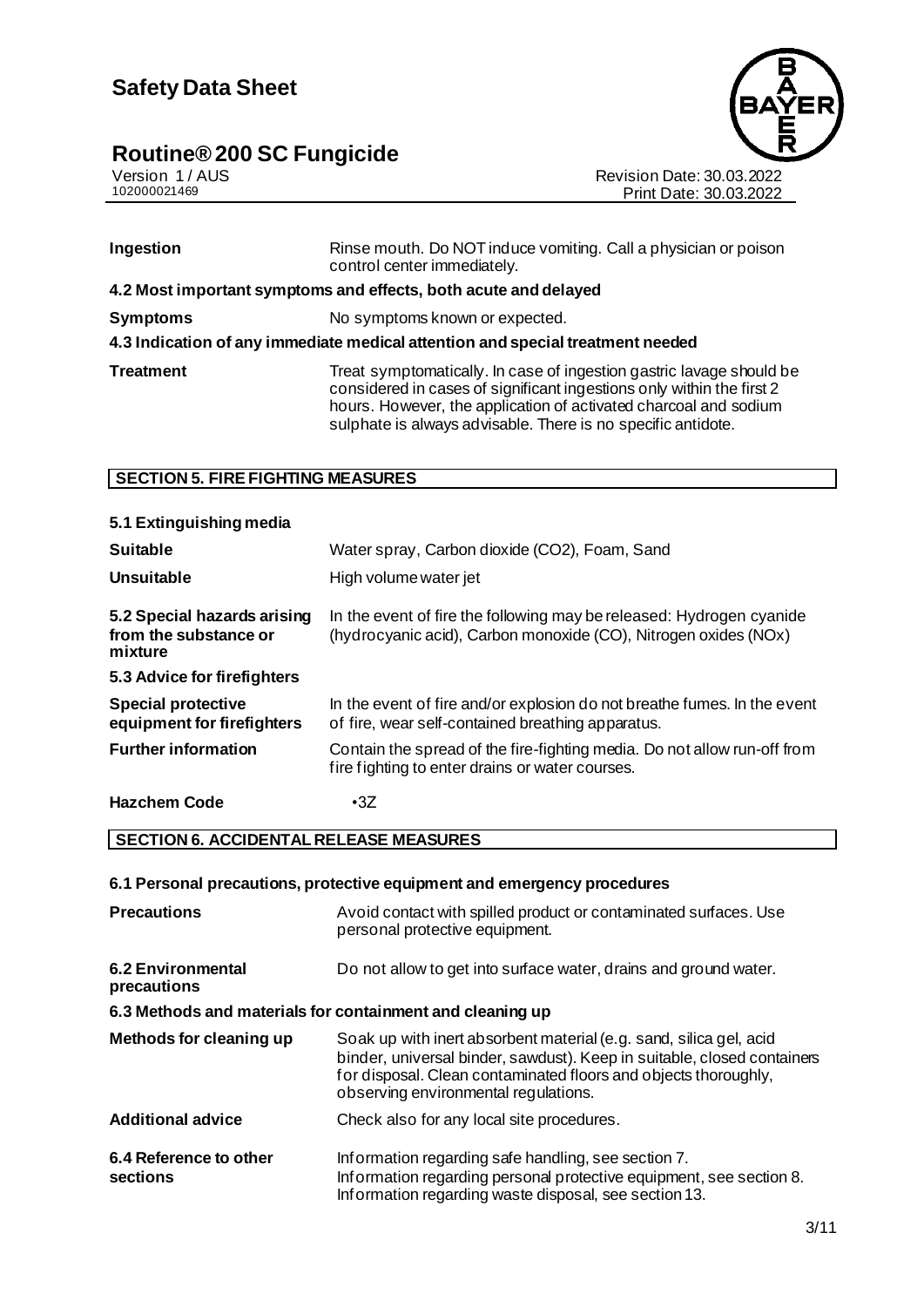

Revision Date: 30.03.2022 Print Date: 30.03.2022

#### **SECTION 7. HANDLING AND STORAGE**

| 7.1 Precautions for safe handling                                |                                                                                                                                                                                                                                                                                                |  |
|------------------------------------------------------------------|------------------------------------------------------------------------------------------------------------------------------------------------------------------------------------------------------------------------------------------------------------------------------------------------|--|
| Advice on safe handling                                          | Use only in area provided with appropriate exhaust ventilation.                                                                                                                                                                                                                                |  |
| <b>Advice on protection</b><br>against fire and explosion        | Keep away from heat and sources of ignition.                                                                                                                                                                                                                                                   |  |
| <b>Hygiene measures</b>                                          | Avoid contact with skin, eyes and clothing. Keep working clothes<br>separately. Wash hands immediately after work, if necessary take a<br>shower. Remove soiled clothing immediately and clean thoroughly<br>before using again. Garments that cannot be cleaned must be<br>destroyed (burnt). |  |
| 7.2 Conditions for safe storage, including any incompatibilities |                                                                                                                                                                                                                                                                                                |  |
| <b>Requirements for storage</b><br>areas and containers          | Store in original container. Keep containers tightly closed in a dry, cool<br>and well-ventilated place. Store in a place accessible by authorized<br>persons only. Keep away from direct sunlight.                                                                                            |  |
| Advice on common storage                                         | Keep away from food, drink and animal feedingstuffs.                                                                                                                                                                                                                                           |  |

#### **SECTION 8. EXPOSURE CONTROLS / PERSONAL PROTECTION**

#### **8.1 Control parameters**

| <b>Components</b>                   | CAS-No.       | <b>Control parameters</b>  | <b>Update</b> | <b>Basis</b>   |
|-------------------------------------|---------------|----------------------------|---------------|----------------|
| Isotianil                           | 224049-04-1   | $0.8$ mg/m $3$<br>(TWA)    |               | OES BCS*       |
| 1,2-Propanediol                     | $57 - 55 - 6$ | $10$ mg/m $3$<br>(TWA)     | 12 2011       | <b>AU NOEL</b> |
| (Particulate.)                      |               |                            |               |                |
| 1,2-Propanediol                     | $57 - 55 - 6$ | 474 mg/m3/150 ppm<br>(TWA) | 12 2011       | <b>AU NOEL</b> |
| (Total vapour and<br>particulates.) |               |                            |               |                |

\*OES BCS: Internal Bayer AG, Crop Science Division "Occupational Exposure Standard"

#### **8.2 Exposure controls**

| <b>Respiratory protection</b> | Respiratory protection is not required under anticipated<br>circumstances of exposure.<br>Respiratory protection should only be used to control residual risk of<br>short duration activities, when all reasonably practicable steps have<br>been taken to reduce exposure at source e.g. containment and/or<br>local extract ventilation. Always follow respirator manufacturer's<br>instructions regarding wearing and maintenance. |
|-------------------------------|---------------------------------------------------------------------------------------------------------------------------------------------------------------------------------------------------------------------------------------------------------------------------------------------------------------------------------------------------------------------------------------------------------------------------------------|
| <b>Hand protection</b>        | Please observe the instructions regarding permeability and<br>breakthrough time which are provided by the supplier of the gloves.<br>Also take into consideration the specific local conditions under which<br>the product is used, such as the danger of cuts, abrasion, and the                                                                                                                                                     |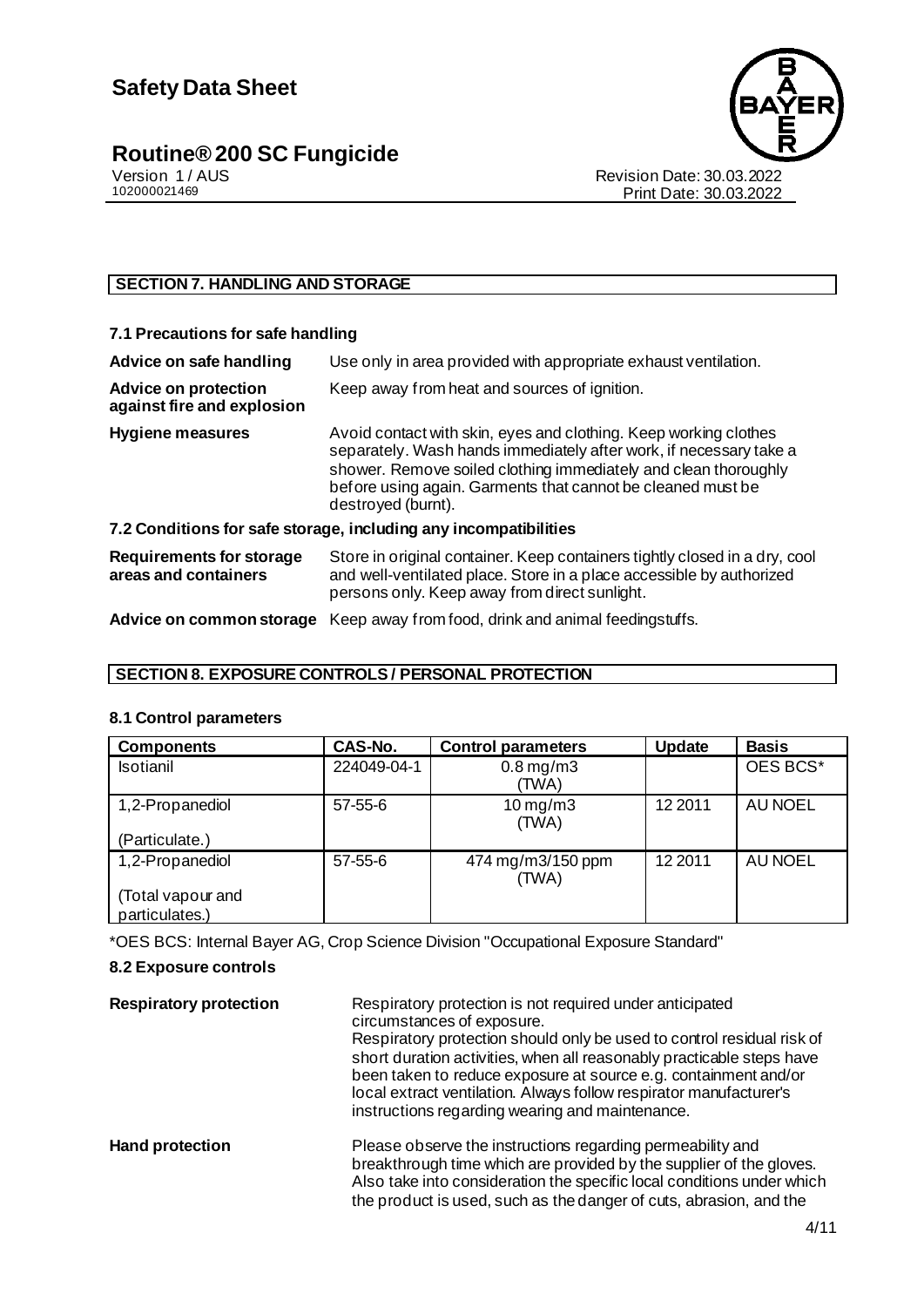#### **Routine® 200 SC Fungicide the system of the system of**  $\sim$



Version 1 / AUS Revision Date: 30.03.2022 102000021469 Print Date: 30.03.2022

|                                    | contact time.<br>drinking, smoking or using the toilet.<br>Material<br>Rate of permeability<br>Glove thickness<br>Protective index<br><b>Directive</b>                                                                                                                                                                                                                                                                                                                                                                                 | Wash gloves when contaminated. Dispose of when contaminated<br>inside, when perforated or when contamination on the outside cannot<br>be removed. Wash hands frequently and always before eating,<br>Nitrile rubber<br>> 480 min<br>$> 0.4$ mm<br>Class 6<br>Protective gloves complying with EN<br>374. |
|------------------------------------|----------------------------------------------------------------------------------------------------------------------------------------------------------------------------------------------------------------------------------------------------------------------------------------------------------------------------------------------------------------------------------------------------------------------------------------------------------------------------------------------------------------------------------------|----------------------------------------------------------------------------------------------------------------------------------------------------------------------------------------------------------------------------------------------------------------------------------------------------------|
| Eye protection                     | Wear goggles (conforming to EN166, Field of Use $=$ 5 or equivalent).                                                                                                                                                                                                                                                                                                                                                                                                                                                                  |                                                                                                                                                                                                                                                                                                          |
| Skin and body protection           | Wear standard coveralls and Category 3 Type 4 suit.<br>If there is a risk of significant exposure, consider a higher protective<br>type suit.<br>Wear two layers of clothing wherever possible. Polyester/cotton or<br>cotton overalls should be worn under chemical protection suit and<br>should be professionally laundered frequently.<br>If chemical protection suit is splashed, sprayed or significantly<br>contaminated, decontaminate as far as possible, then carefully<br>remove and dispose of as advised by manufacturer. |                                                                                                                                                                                                                                                                                                          |
| <b>General protective measures</b> | In normal use and handling conditions please refer to the label<br>and/or leaflet. In all other cases the above mentioned<br>recommendations would apply.                                                                                                                                                                                                                                                                                                                                                                              |                                                                                                                                                                                                                                                                                                          |
| <b>Engineering Controls</b>        |                                                                                                                                                                                                                                                                                                                                                                                                                                                                                                                                        |                                                                                                                                                                                                                                                                                                          |
| Advice on safe handling            |                                                                                                                                                                                                                                                                                                                                                                                                                                                                                                                                        | Use only in area provided with appropriate exhaust ventilation.                                                                                                                                                                                                                                          |

#### **SECTION 9. PHYSICAL AND CHEMICAL PROPERTIES**

#### **9.1 Information on basic physical and chemical properties**

| Form                                           | suspension                |
|------------------------------------------------|---------------------------|
| Colour                                         | white                     |
| Odour                                          | weak. characteristic      |
| <b>Odour Threshold</b>                         | No data available         |
| рH                                             | 6.0 - 8.0 (100 %) (23 °C) |
| Melting point/range                            | No data available         |
| <b>Boiling Point</b>                           | No data available         |
| Flash point                                    | >100 °C                   |
| <b>Flammability</b>                            | No data available         |
| <b>Auto-ignition temperature</b>               | 465 °C                    |
| Minimum ignition energy                        | No data available         |
| Self-accelarating<br>decomposition temperature | No data available         |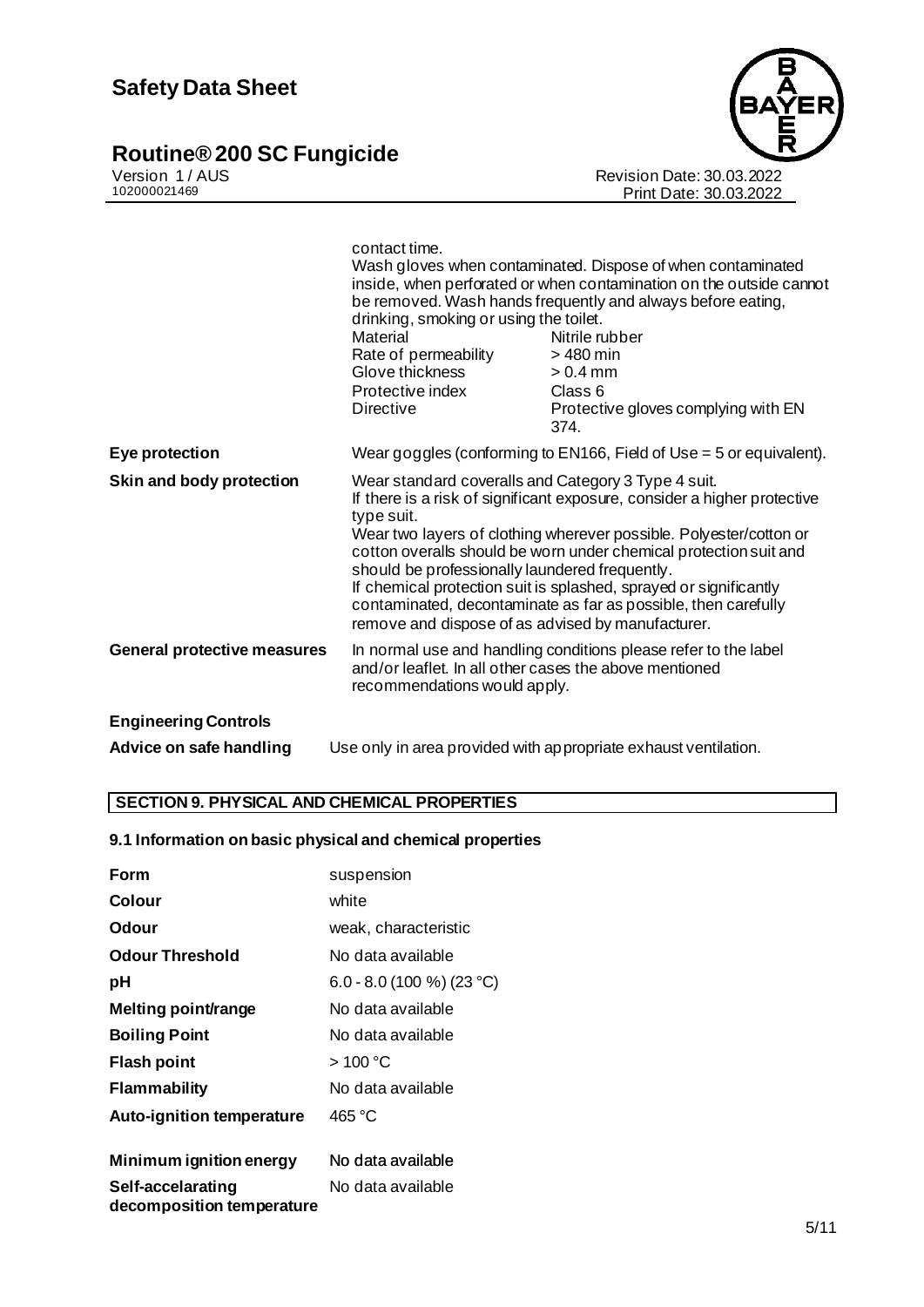### **Safety Data Sheet**

#### **Routine® 200 SC Fungicide the contract of the contract of the contract of the contract of the contract of the contract of the contract of the contract of the contract of the contract of the contract of the contract of the**



Version 1 / AUS Revision Date: 30.03.2022 102000021469 Print Date: 30.03.2022

| (SADT)                                            |                                                              |  |
|---------------------------------------------------|--------------------------------------------------------------|--|
| <b>Upper explosion limit</b>                      | No data available                                            |  |
| Lower explosion limit                             | No data available                                            |  |
| Vapour pressure                                   | No data available                                            |  |
| <b>Evaporation rate</b>                           | No data available                                            |  |
| Relative vapour density                           | No data available                                            |  |
| <b>Relative density</b>                           | No data available                                            |  |
| <b>Density</b>                                    | ca. 1.09 $g/cm^3$ (20 °C)                                    |  |
| <b>Water solubility</b>                           | No data available                                            |  |
| <b>Partition coefficient: n-</b><br>octanol/water | Isotianil: log Pow: 2.96 (25 °C)                             |  |
| Viscosity, dynamic                                | No data available                                            |  |
| <b>Viscosity, kinematic</b>                       | No data available                                            |  |
| <b>Oxidizing properties</b>                       | No oxidizing properties                                      |  |
| <b>Explosivity</b>                                | Not explosive<br>92/69/EEC, A.14 / OECD 113                  |  |
| 9.2 Other information                             | Further safety related physical-chemical data are not known. |  |

#### **SECTION 10. STABILITY AND REACTIVITY**

| 10.1 Reactivity<br><b>10.2 Chemical stability</b> | Stable under normal conditions.<br>Stable under recommended storage conditions.         |
|---------------------------------------------------|-----------------------------------------------------------------------------------------|
| 10.3 Possibility of<br>hazardous reactions        | No hazardous reactions when stored and handled according to<br>prescribed instructions. |
| <b>10.4 Conditions to avoid</b>                   | Extremes of temperature and direct sunlight.                                            |
|                                                   | <b>10.5 Incompatible materials</b> Store only in the original container.                |
| <b>10.6 Hazardous</b><br>decomposition products   | No decomposition products expected under normal conditions of use.                      |

#### **SECTION 11. TOXICOLOGICAL INFORMATION**

| 11.1 Information on toxicological effects |                             |
|-------------------------------------------|-----------------------------|
| <b>Acute oral toxicity</b>                | LD50 (Rat) $> 5,000$ mg/kg  |
| <b>Acute inhalation toxicity</b>          | $LC50$ (Rat) $> 3.125$ mg/l |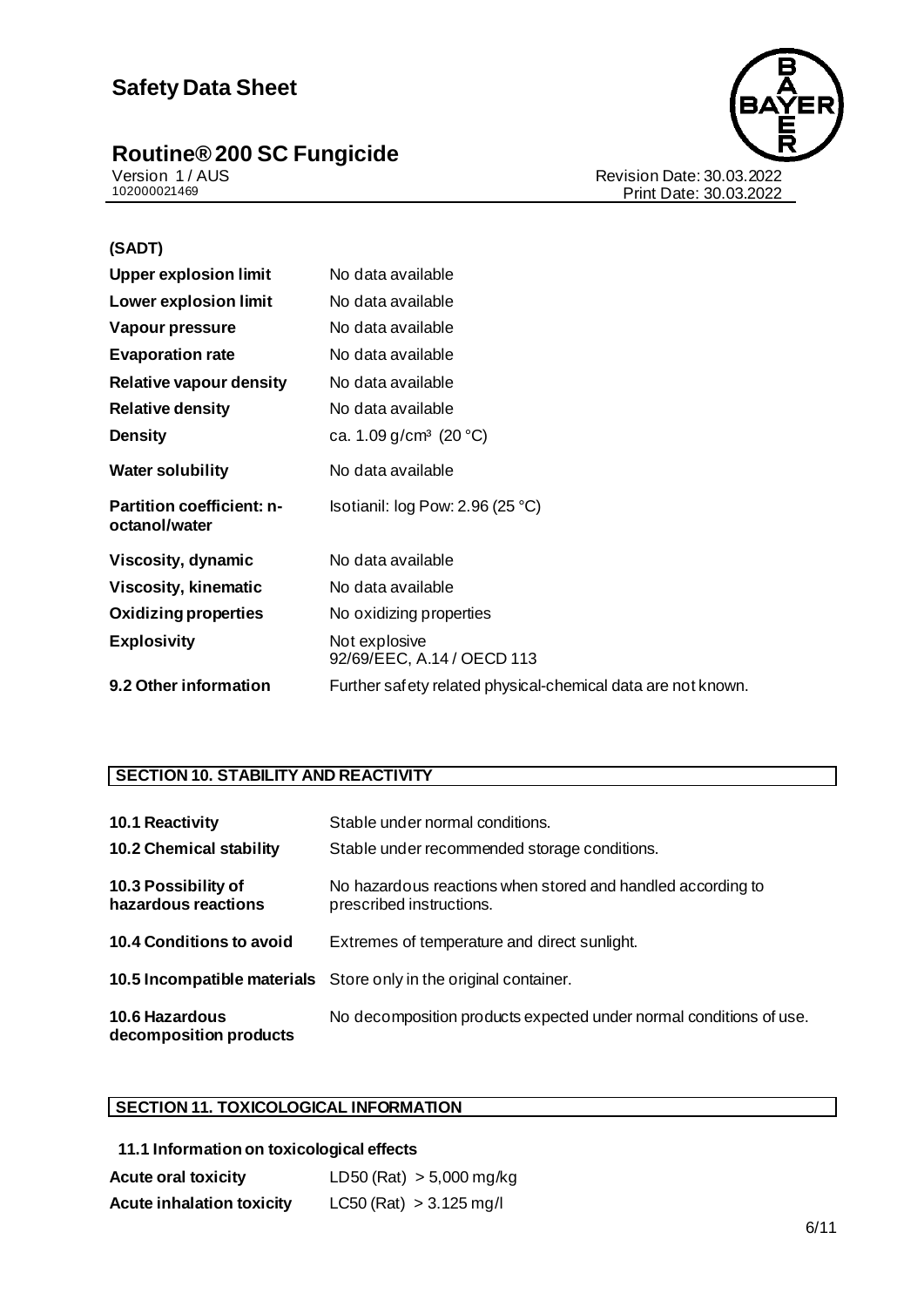#### **Routine® 200 SC Fungicide The Contract of Contract Contract Contract Contract Contract Contract Contract Contract Contract Contract Contract Contract Contract Contract Contract Contract Contract Contract Contract Contract**



Version 1 / AUS Revision Date: 30.03.2022 102000021469 Print Date: 30.03.2022

|                                                                 | Exposure time: 4 h<br>Determined in the form of a respirable aerosol.<br>Highest attainable concentration. |  |
|-----------------------------------------------------------------|------------------------------------------------------------------------------------------------------------|--|
| <b>Acute dermal toxicity</b>                                    | LD50 (Rat) $> 2,000$ mg/kg                                                                                 |  |
| <b>Skin corrosion/irritation</b>                                | No skin irritation (Rabbit)                                                                                |  |
| Serious eye damage/eye<br>irritation                            | No eye irritation (Rabbit)                                                                                 |  |
| <b>Respiratory or skin</b><br>sensitisation                     | Skin: Sensitising (Mouse)<br>OECD Test Guideline 429, local lymph node assay (LLNA)                        |  |
| <b>Assessment mutagenicity</b>                                  |                                                                                                            |  |
|                                                                 | Isotianil was not mutagenic or genotoxic in a battery of in vitro and in vivo tests.                       |  |
| <b>Assessment carcinogenicity</b>                               |                                                                                                            |  |
|                                                                 | Isotianil was not carcinogenic in lifetime feeding studies in rats and mice.                               |  |
| Assessment toxicity to reproduction                             |                                                                                                            |  |
|                                                                 | Isotianil did not cause reproductive toxicity in a two-generation study in rats.                           |  |
| <b>Assessment developmental toxicity</b>                        |                                                                                                            |  |
|                                                                 | Isotianil did not cause developmental toxicity in rats and rabbits.                                        |  |
|                                                                 | Assessment STOT Specific target organ toxicity - single exposure                                           |  |
|                                                                 | Isotianil: Based on available data, the classification criteria are not met.                               |  |
|                                                                 | Assessment STOT Specific target organ toxicity - repeated exposure                                         |  |
|                                                                 | Isotianil did not cause specific target organ toxicity in experimental animal studies.                     |  |
| <b>Aspiration hazard</b>                                        |                                                                                                            |  |
|                                                                 | Based on available data, the classification criteria are not met.                                          |  |
| Information on likely routes of exposure                        |                                                                                                            |  |
| Harmful if inhaled.<br>Skin sensitiser                          |                                                                                                            |  |
| May cause eye irritation.<br>Harmful if swallowed.              |                                                                                                            |  |
| Early onset symptoms related to exposure<br>Refer to Section 4  |                                                                                                            |  |
| Delayed health effects from exposure<br>Refer to Section 11     |                                                                                                            |  |
| <b>Exposure levels and health effects</b><br>Refer to Section 4 |                                                                                                            |  |
| <b>Interactive effects</b><br>Not known                         |                                                                                                            |  |
| When specific chemical data is not available<br>Not applicable  |                                                                                                            |  |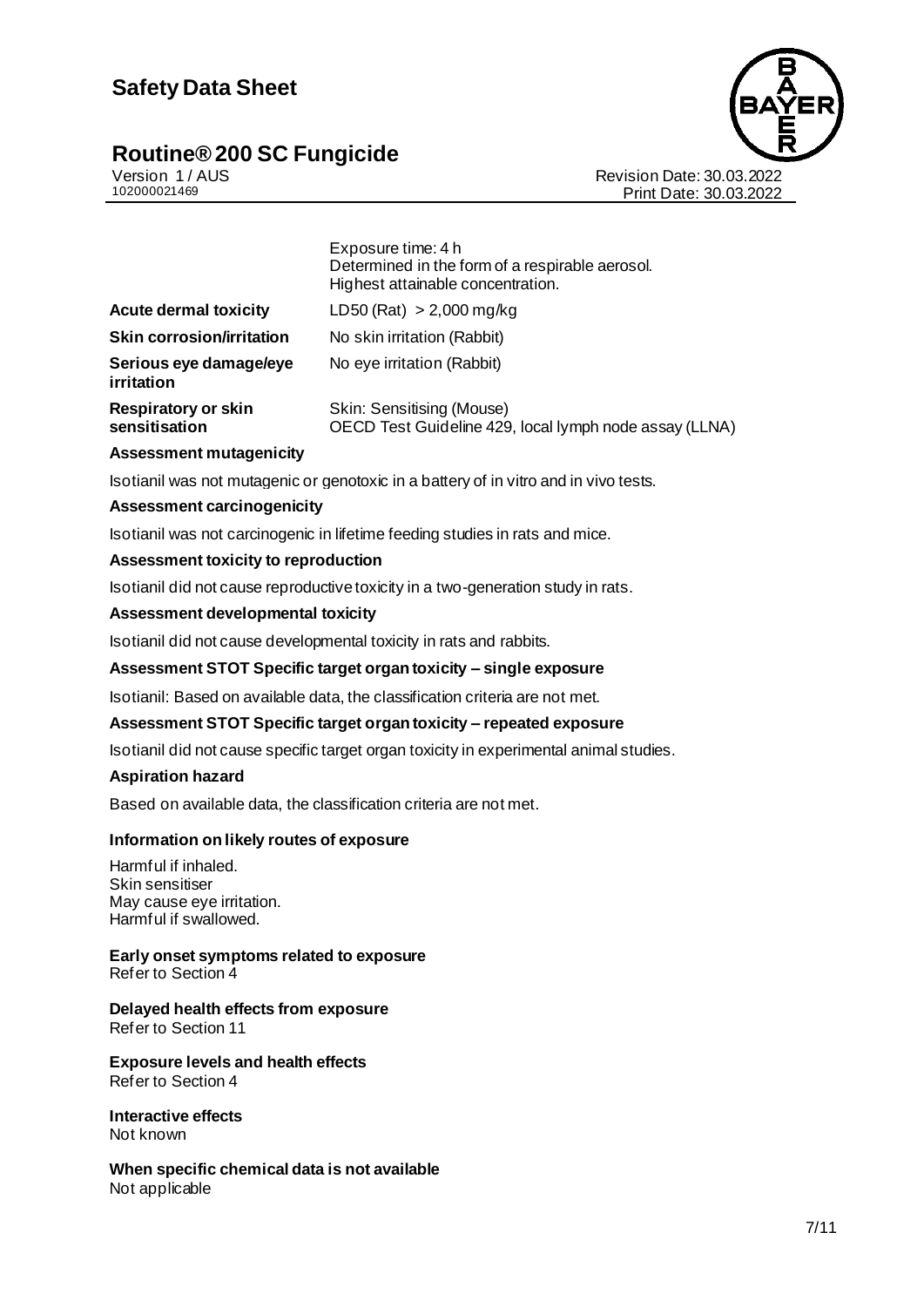

Print Date: 30.03.2022

Version 1 / AUS<br>102000021469<br>Print Date: 30.03.2022<br>Print Date: 30.03.2022

#### **Mixture of chemicals**

Refer to Section 2.1

#### **Further information**

No further toxicological information is available.

#### **SECTION 12. ECOLOGICAL INFORMATION**

#### **12.1 Toxicity**

| <b>Toxicity to fish</b>                                                                            | LC50 (Oncorhynchus mykiss (rainbow trout)) $> 100$ mg/l<br>Exposure time: 96 h                                                                                                                                                                                                                                                                            |  |
|----------------------------------------------------------------------------------------------------|-----------------------------------------------------------------------------------------------------------------------------------------------------------------------------------------------------------------------------------------------------------------------------------------------------------------------------------------------------------|--|
| <b>Chronic toxicity to fish</b>                                                                    | Pimephales promelas (fathead minnow)<br>NOEC: 0.0293 mg/l<br>Exposure time: 35 d<br>The value mentioned relates to the active ingredient isotianil.                                                                                                                                                                                                       |  |
| <b>Toxicity to aquatic</b><br>invertebrates<br><b>Chronic toxicity to aquatic</b><br>invertebrates | EC50 (Daphnia magna (Water flea)) > 100 mg/l<br>Exposure time: 48 h<br>EC10 (Daphnia magna (Water flea)): 0.187 mg/l<br>Exposure time: 21 d<br>The value mentioned relates to the active ingredient isotianil.<br>NOEC (Daphnia magna (Water flea)): 0.111 mg/l<br>Exposure time: 21 d<br>The value mentioned relates to the active ingredient isotianil. |  |
| <b>Toxicity to aquatic plants</b>                                                                  | ErC50 (Raphidocelis subcapitata (freshwater green alga)) > 100 mg/l<br>Growth rate; Exposure time: 72 h<br>NOEC (Raphidocelis subcapitata (freshwater green alga)) 6.25 mg/l<br>Growth rate; Exposure time: 72 h                                                                                                                                          |  |
| 12.2 Persistence and degradability                                                                 |                                                                                                                                                                                                                                                                                                                                                           |  |
| <b>Biodegradability</b>                                                                            | Isotianil:<br>Not rapidly biodegradable                                                                                                                                                                                                                                                                                                                   |  |
| 12.3 Bioaccumulative potential                                                                     |                                                                                                                                                                                                                                                                                                                                                           |  |
| <b>Bioaccumulation</b>                                                                             | Isotianil:<br>Does not bioaccumulate.                                                                                                                                                                                                                                                                                                                     |  |
| 12.4 Mobility in soil                                                                              |                                                                                                                                                                                                                                                                                                                                                           |  |
| <b>Mobility in soil</b>                                                                            | Isotianil: Moderately mobile in soils                                                                                                                                                                                                                                                                                                                     |  |
| 12.5 Other adverse effects                                                                         |                                                                                                                                                                                                                                                                                                                                                           |  |
| <b>Additional ecological</b><br>information                                                        | No other effects to be mentioned.                                                                                                                                                                                                                                                                                                                         |  |

#### **SECTION 13. DISPOSAL CONSIDERATIONS**

Triple-rinse containers before disposal. Add rinsings to spray tank. Do not dispose of undiluted chemicals on site. If recycling, replace cap and return clean containers to recycler or designated collection point. If not recycling, break, crush, or puncture and deliver empty packaging to an approved waste management facility. If an approved waste management facility is not available, bury the empty packaging 500 mm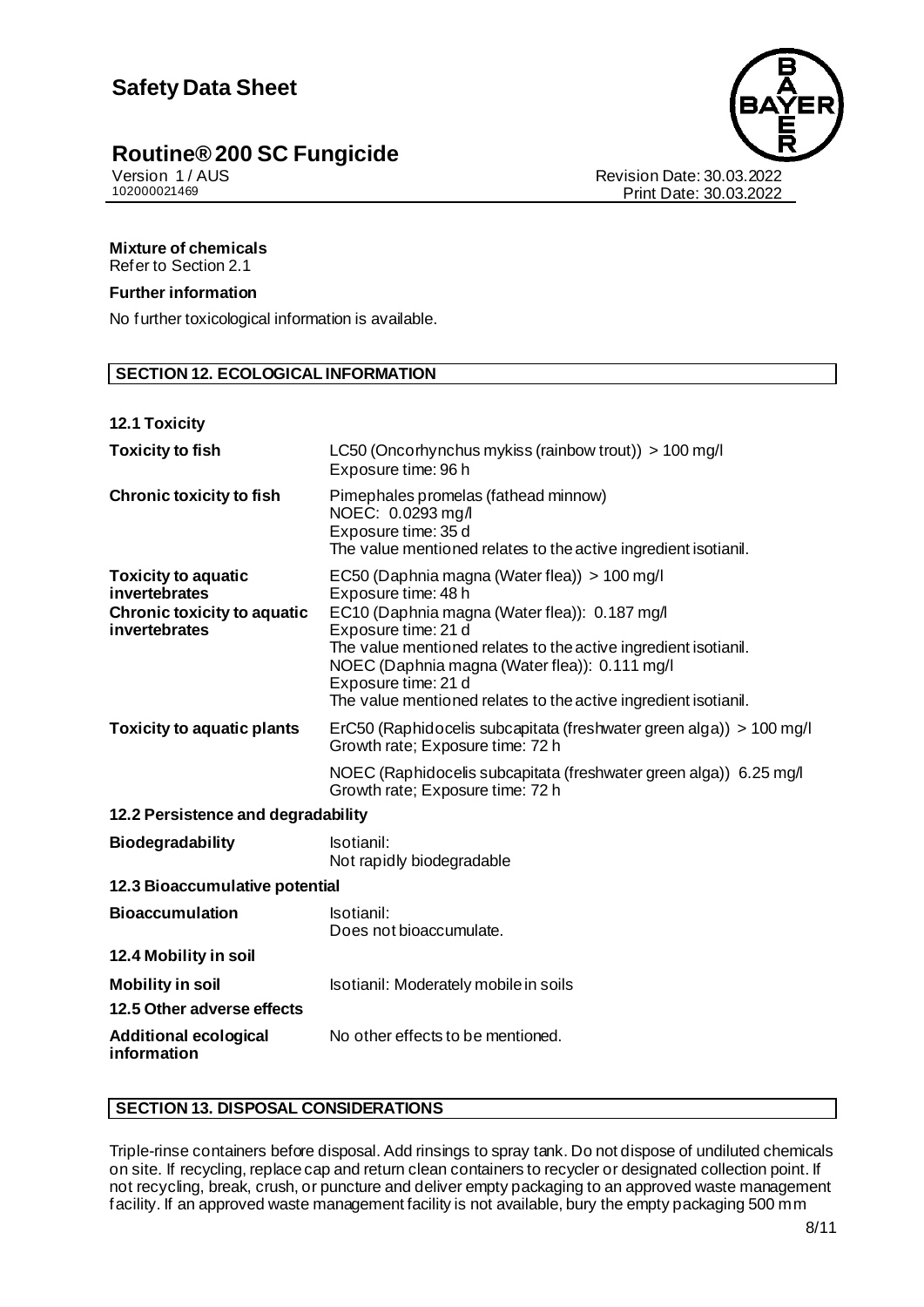

Version 1 / AUS<br>102000021469<br>Print Date: 30.03.2022 Print Date: 30.03.2022

below the surface in a disposal pit specifically marked and set up for this purpose, clear of waterways, desirable vegetation and tree roots, in compliance with relevant Local, State or Territory government regulations. Do not burn empty containers or product. Do not reuse container for any other purpose.

#### **SECTION 14. TRANSPORT INFORMATION**

| <b>ADG</b>  |                                                                                                                                      |                                                                                                                                                                                                                                              |
|-------------|--------------------------------------------------------------------------------------------------------------------------------------|----------------------------------------------------------------------------------------------------------------------------------------------------------------------------------------------------------------------------------------------|
|             | UN number<br>Transport hazard class(es)<br><b>Subsidiary Risk</b><br>Packaging group<br>Description of the goods<br>Hazchem Code     | 3082<br>9<br>None<br>Ш<br>ENVIRONMENTALLY HAZARDOUS SUBSTANCE, LIQUID,<br>N.O.S.<br>(ISOTIANIL SOLUTION)<br>$\cdot$ 3Z                                                                                                                       |
|             |                                                                                                                                      |                                                                                                                                                                                                                                              |
|             | b) IBCs                                                                                                                              | AU01: Environmentally Hazardous Substances meeting the descriptions of UN 3077 or UN<br>3082 are not subject to this Code when transported by road or rail in;<br>a) packagings that do not incorporate a receptacle exceeding 500 kg(L); or |
| <b>IMDG</b> |                                                                                                                                      |                                                                                                                                                                                                                                              |
|             | UN number<br>Transport hazard class(es)<br><b>Subsidiary Risk</b><br>Packaging group<br>Marine pollutant<br>Description of the goods | 3082<br>9<br><b>None</b><br>Ш<br><b>YES</b><br>ENVIRONMENTALLY HAZARDOUS SUBSTANCE, LIQUID,<br>N.O.S.<br>(ISOTIANIL SOLUTION)                                                                                                                |
| IATA        | UN number<br>Transport hazard class(es)<br><b>Subsidiary Risk</b><br>Packaging group                                                 | 3082<br>9<br>None<br>Ш                                                                                                                                                                                                                       |
|             | Environm, Hazardous Mark<br>Description of the goods                                                                                 | <b>YES</b><br>ENVIRONMENTALLY HAZARDOUS SUBSTANCE, LIQUID,<br>N.O.S.<br>(ISOTIANIL SOLUTION)                                                                                                                                                 |

#### **SECTION 15. REGULATORY INFORMATION**

Registered according to the Agricultural and Veterinary Chemicals Code Act 1994 Australian Pesticides and Veterinary Medicines Authority approval number: 89995

#### **SUSMP classification (Poison Schedule)**

Schedule 6 (Standard for the Uniform Scheduling of Medicines and Poisons)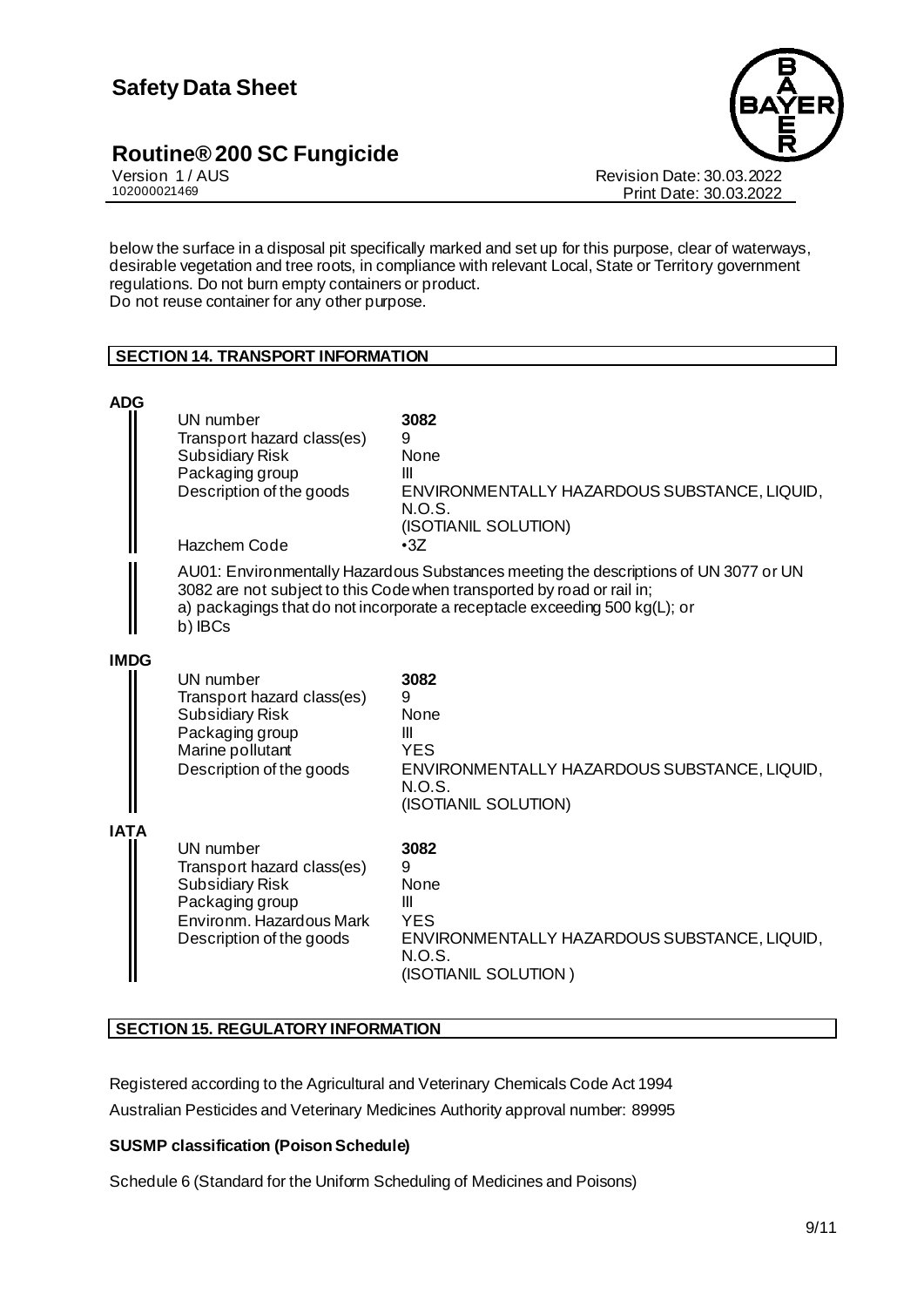

Revision Date: 30.03.2022 Print Date: 30.03.2022

#### **SECTION 16. OTHER INFORMATION**

**Trademark information** Routine® is a Registered Trademark of the Bayer Group.

#### **Abbreviations and acronyms**

| <b>ADN</b>             | European Agreement concerning the International Carriage of Dangerous Goods by<br><b>Inland Waterways</b> |
|------------------------|-----------------------------------------------------------------------------------------------------------|
| <b>ADR</b>             | European Agreement concerning the International Carriage of Dangerous Goods by                            |
|                        | Road                                                                                                      |
| <b>ATE</b><br>AU OEL   | Acute toxicity estimate<br>Australia. OELs. (Adopted National Exposure Standards for Atmospheric          |
|                        |                                                                                                           |
|                        | Contaminants in the Occupational Environment)                                                             |
| CAS-Nr.                | <b>Chemical Abstracts Service number</b>                                                                  |
| <b>CEILING</b>         | Ceiling Limit Value                                                                                       |
| Conc.                  | Concentration                                                                                             |
| EC-No.                 | European community number                                                                                 |
| <b>ECx</b>             | Effective concentration to x %                                                                            |
| <b>EINECS</b>          | European inventory of existing commercial substances                                                      |
| <b>ELINCS</b>          | European list of notified chemical substances                                                             |
| EN                     | European Standard                                                                                         |
| EU                     | European Union                                                                                            |
| <b>IATA</b>            | International Air Transport Association                                                                   |
| <b>IBC</b>             | International Code for the Construction and Equipment of Ships Carrying Dangerous                         |
|                        | Chemicals in Bulk (IBC Code)                                                                              |
| <b>ICx</b>             | Inhibition concentration to x %                                                                           |
| <b>IMDG</b>            | International Maritime Dangerous Goods                                                                    |
| <b>LC<sub>x</sub></b>  | Lethal concentration to x %                                                                               |
| <b>LD</b> <sub>x</sub> | Lethal dose to $x$ %                                                                                      |
| LOEC/LOEL              | Lowest observed effect concentration/level                                                                |
| <b>MARPOL</b>          | MARPOL: International Convention for the prevention of marine pollution from ships                        |
| N.O.S.                 | Not otherwise specified                                                                                   |
| NOEC/NOEL              | No observed effect concentration/level                                                                    |
| <b>OECD</b>            | Organization for Economic Co-operation and Development                                                    |
| <b>OES BCS</b>         | OES BCS: Internal Bayer AG, Crop Science Division "Occupational Exposure                                  |
|                        | Standard"                                                                                                 |
| <b>PEAK</b>            | PEAK: Exposure Standard - Peak means a maximum or peak airborne concentration                             |
|                        | of a particular substance determined over the shortest analytically practicable period of                 |
|                        | time which does not exceed 15 minutes.                                                                    |
| <b>RID</b>             | Regulations concerning the International Carriage of Dangerous Goods by Rail                              |
| <b>SK-SEN</b>          | Skin sensitiser                                                                                           |
| SKIN_DES               | SKIN_DES: Skin notation: Absorption through the skin may be a significant source of                       |
|                        | exposure.                                                                                                 |
| <b>STEL</b>            | STEL: Exposure standard - short term exposure limit (STEL): A 15 minute TWA                               |
|                        | exposure which should not be exceeded at any time during a working day even if the                        |
|                        | eight-hour TWA average is within the TWA exposure standard. Exposures at the STEL                         |
|                        | should not be longer than 15 minutes and should not be repeated more than four times                      |
|                        | per day. There should be at least 60 minutes between successive exposures at the                          |
|                        | STEL.                                                                                                     |
| <b>TWA</b>             | TWA: Exposure standard - time-weighted average (TWA): The average airborne                                |
|                        | concentration of a particular substance when calculated over a normal eight-hour                          |
|                        | working day, for a five-day working week.                                                                 |
| TWA                    | Time weighted average                                                                                     |